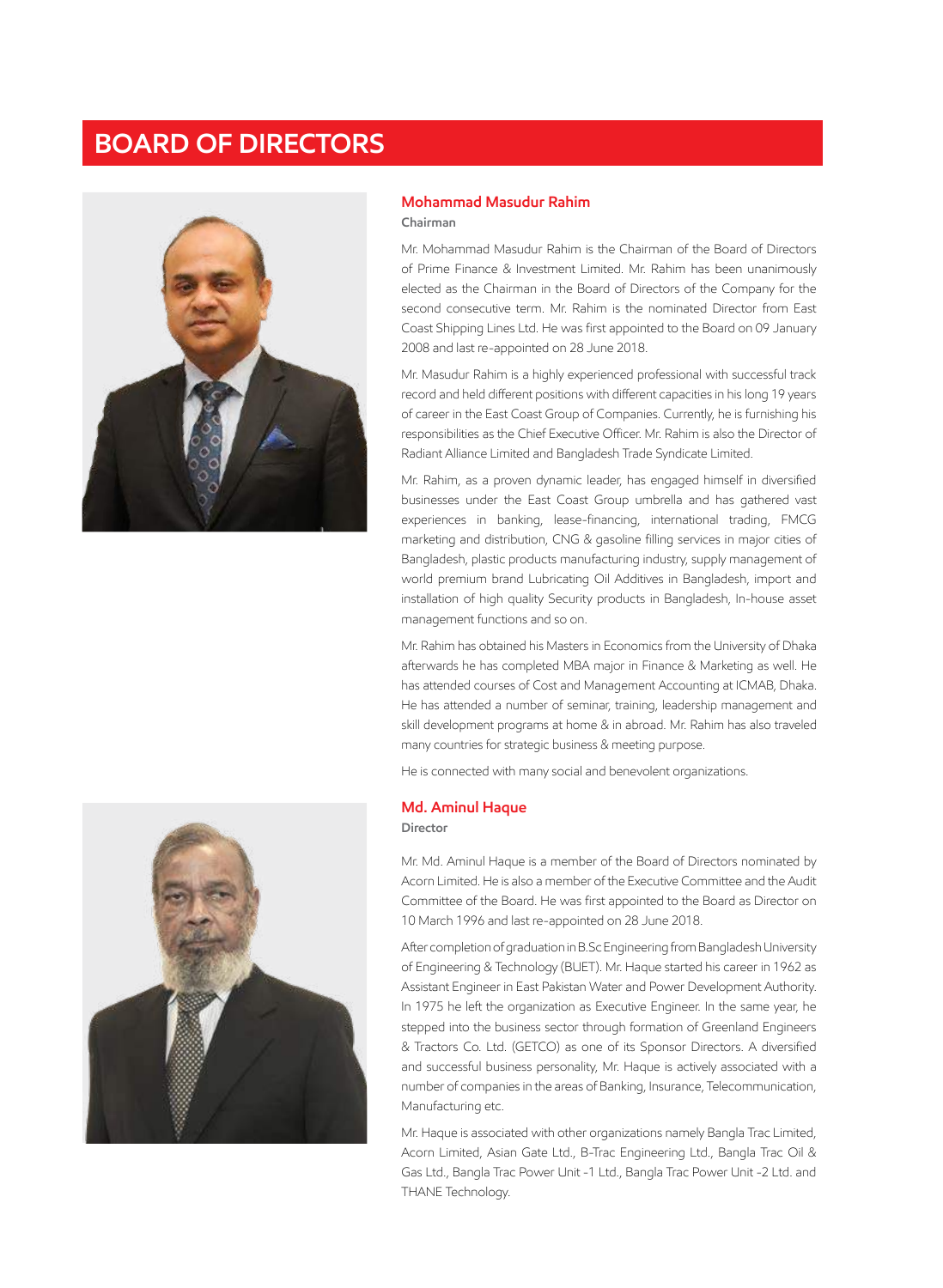

### **Tauseef Iqbal Ali Director**

Mr. Tauseef Iqbal Ali is a member of the Board of Directors. He was first appointed to the Board on 07 September 1997 and last re-appointed on 30 March 2017. He is Chairman of the Executive Committee of the Board of the Company.

Mr. Ali is also associated with Prime Finance Capital Management Limited as a sponsor shareholder. He has vast exposure in Financial Institution and Capital Market Sector of Bangladesh. Having worked as a consultant in A. Quasem & Associates Ltd., in Grameen Phones' Sarbanes Oxley (SOA) project in 2005, he is a certified CRM professional. He is the member of Army Golf Club & Gulshan Club Ltd.

Mr. Ali is the Chief Executive Officer of Nouvelle Securities Ltd., (NSL) since 2008; a Stock Broker & Dealer of Dhaka Stock Exchange Limited; Trading Right Entitlement Certificate (TREC) holding register number 112. NSL is member of DSE Brokers Association of Bangladesh (DBA). Prior to joining NSL Mr. Ali was the Manager of Fareast Finance & Investment Ltd, in Portfolio & Operation Management.

He is a Business Administration professional, completing his Bachelors in Business Administration majoring in Finance as well as Economics from Independent University, Bangladesh and Masters in Business Administration majoring in International Business from Maastricht School of Management, The Netherlands.



## **Dr. Shamim Khan**

**Director**

Dr. Shamim Khan is one of the members of the Board of Directors of the Company nominated by Pedrollo NK Limited. He is a prominent Business personality and Public Health Professional having more than 11 years of experiences in Health, Disability Elimination and Tea Industry.

Dr. Khan is currently serving as a Director of Halda Valley Tea Company Ltd., Executive Director of a reputed Children's Charity Organization named LMRF and an advancing not for profit Healthcare social business named LMRF Healthcare. Besides, in his close supervision and direct involvement, Halda Valley Tea Estate is now the highest yielding tea garden in Bangladesh complemented by 100% permanent irrigation system and 99% clone tea plants spread over 900 acres of cultivated land.

Dr. Khan is a medical Doctor and achieved his MBBS degree from Bangladesh Medical College under Dhaka University. He started his medical career by working in Orthopedic Surgery department of various Hospitals in different parts of Bangladesh. Along with his Medical Profession, Dr. Khan also developed himself as a social entrepreneur. In 2010, he founded the Zero Clubfoot Project, primary goal of which is to eliminate Congenital Clubfoot deformity from Bangladesh. Now this project is running under LMRF Healthcare.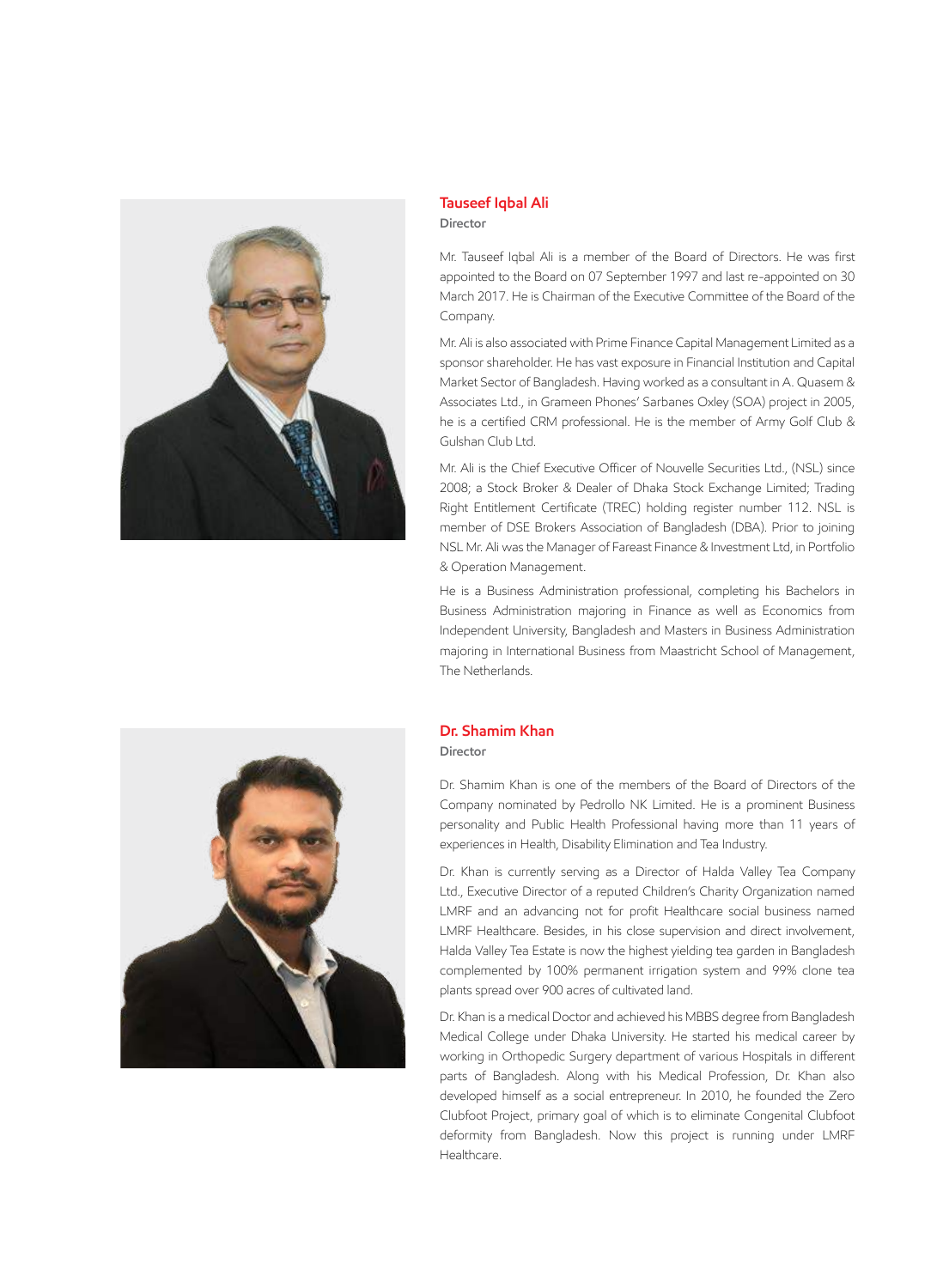

#### **Waheed Mahmud Khaled Director**

Mr. Waheed Mahmud Khaled is a member of the Board of Directors. He was first appointed to the Board on 01 June 2014 and last re-appointed on 30 March 2017. Mr. Khaled is the nominated Director from Mawsons Limited. He is a young entrepreneur with visionary thinking, committed and dedicated. He has an excellent academic record. He within a short span of time has proven his entrepreneurship skills in trading business and Merchant Banking sector.

Mr. Khaled is the Chairman of Everest Homes Ltd. and Polaris Power Engineering Limited and Director of Prime Finance Capital Management Ltd. and Mawsons Ltd. He is the Managing Director of Everest Trading Ltd. He has done BBA from Independent University, Bangladesh in 2003 and Masters in International Banking and Finance from University of Greenwich, London, UK in 2006.



#### **Uzzal Kumar Saha Director**

Mr. Uzzal Kumar Saha is one of the members of the Board of Directors of the Company nominated by GQ Enterprise Ltd. A noted business executive, Mr. Saha wears multiple hats. He is the Chief Operating Officer of Maladesh International (Pvt) Ltd, In-Charge of GQ Ball Pen Industries Limited, Head of Finance of GQ Group, Member of the Co-ordination committee of GQ Group, Director of PFI Securities Ltd and Prime Finance Capital Management Ltd.

He is a Member of both the Audit Committee (AC) and the Executive Committee (EC) of the Board of Directors of Prime Finance & Investment Ltd nominated by GQ Enterprise Ltd.

Born in 1975 in Brahmonbaria he obtained his Master's in Accounting from Dhaka College. He also completed his Chartered Accountancy course from a reputed firm in Dhaka. He started his carrier with The Westin Hotel owned by Unique Hotel & Resorts Limited, Dhaka. He is well-known for his expertise in the areas of Financial Reporting and Management, Banking, Insurances and Manufacturing Industries.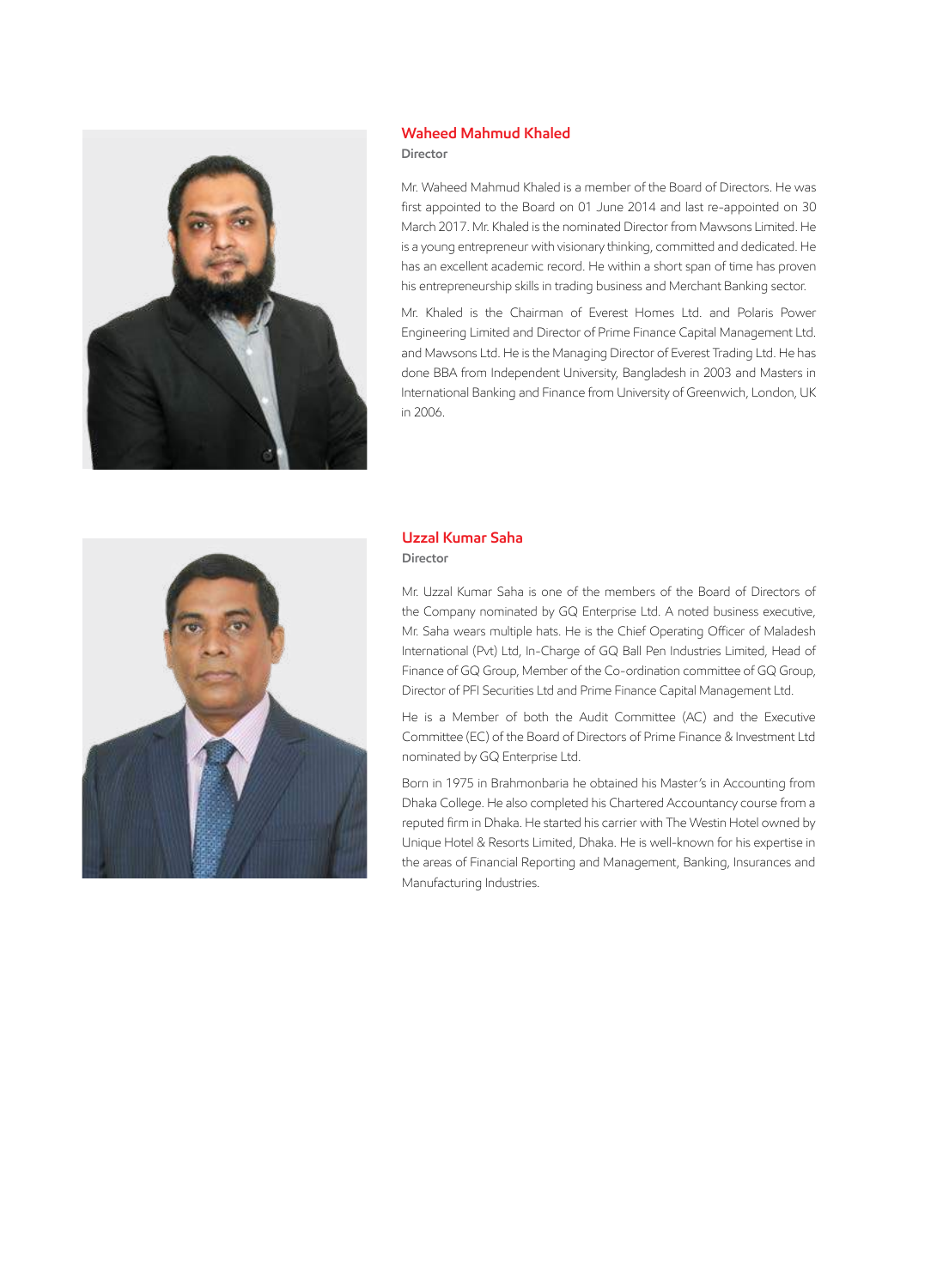

## **Engr. Salah Uddin Ahmed Director**

Engr. Salah Uddin Ahmed is representing East Coast Shipping Lines Ltd. as Director in the Board of the Company since 30 October 2018. At present he is working at MJL Bangladesh Ltd. as General Manager of the company. Mr. Ahmed has more than 18 years of professional experience in the downstream petroleum industry of the country. Apart from that he also worked for 5 years at the beginning of his career as a project Engineer in Malaysia.

Being a successful personality, Mr. Ahmed worked in different positions under different capacities during his journey. He attended various seminars and trainings especially on lubricants technology and QMS.

Mr. Ahmed obtained graduation from Bangladesh University of Engineering and Technology (BUET) in Mechanical Engineering and completed his MBA in Marketing from IUB.



## **Ahmed Kamal Khan Chowdhury Independent Director**

Mr. Ahmed Kamal Khan Chowdhury, Independent Director of Prime Finance & Investment Limited, has over 30 years of banking experience in the field of Finance, Risk Management, Internal Control and Compliance. He is also the Chairman of the Audit Committee and a member of the Executive Committee of the Board of the Company.

He became Managing Director of Prime Bank Limited on 14th December 2014. Before taking over the charge as Managing Director, he was Deputy Managing Director and Chief Risk Officer of the same bank. He held important management position viz. Chief Finance Officer, Chief Risk Officer, Head of Credit Committee, CAMLCO (Chief Anti Money Laundering Compliance Officer), Head of Finance and Head of Branch in International, Specialized and Private Commercial Banks operating in Bangladesh. Over the time he developed strong professional skills in multitasking environment and is a believer in process development. He was always the core team member of the process development to bring more transparency and smooth workflow. He was a member of the Executive Committees of Association of Bankers of Bangladesh and Primary Dealers Association of Bangladesh. He was a member of the Board of Directors of Prime Bank Investment Limited, Prime Bank Securities Limited PBL Exchange (UK) Limited, PBL Exchange Co. PTE Ltd, Singapore, PBL Finance (Hong Kong) Ltd.

He worked as Advisor to Prime Bank Investment Limited from 2<sup>nd</sup> April 2018 to 1st April 2020. He is presently working as Group Advisor of SSL. He is also acting as Independent Director of Meghna General Insurance Company Limited.

Mr. Chowdhury is Masters in Economics from the University of Dhaka and MBA in Finance and attended various trainings, workshops and seminars at home and abroad on different aspects of banking. He is an Ex-cadet of Faujdarhat Cadet College. Mr. Chowdhury is a member of Rotary Club of Banani since 1999 took active part in various social activities of the Club and the Rotary District 3280 and 3281. He is Past President of the Rotary Club of Banani and also held important positions in Club. He is a Paul Harris Fellow.